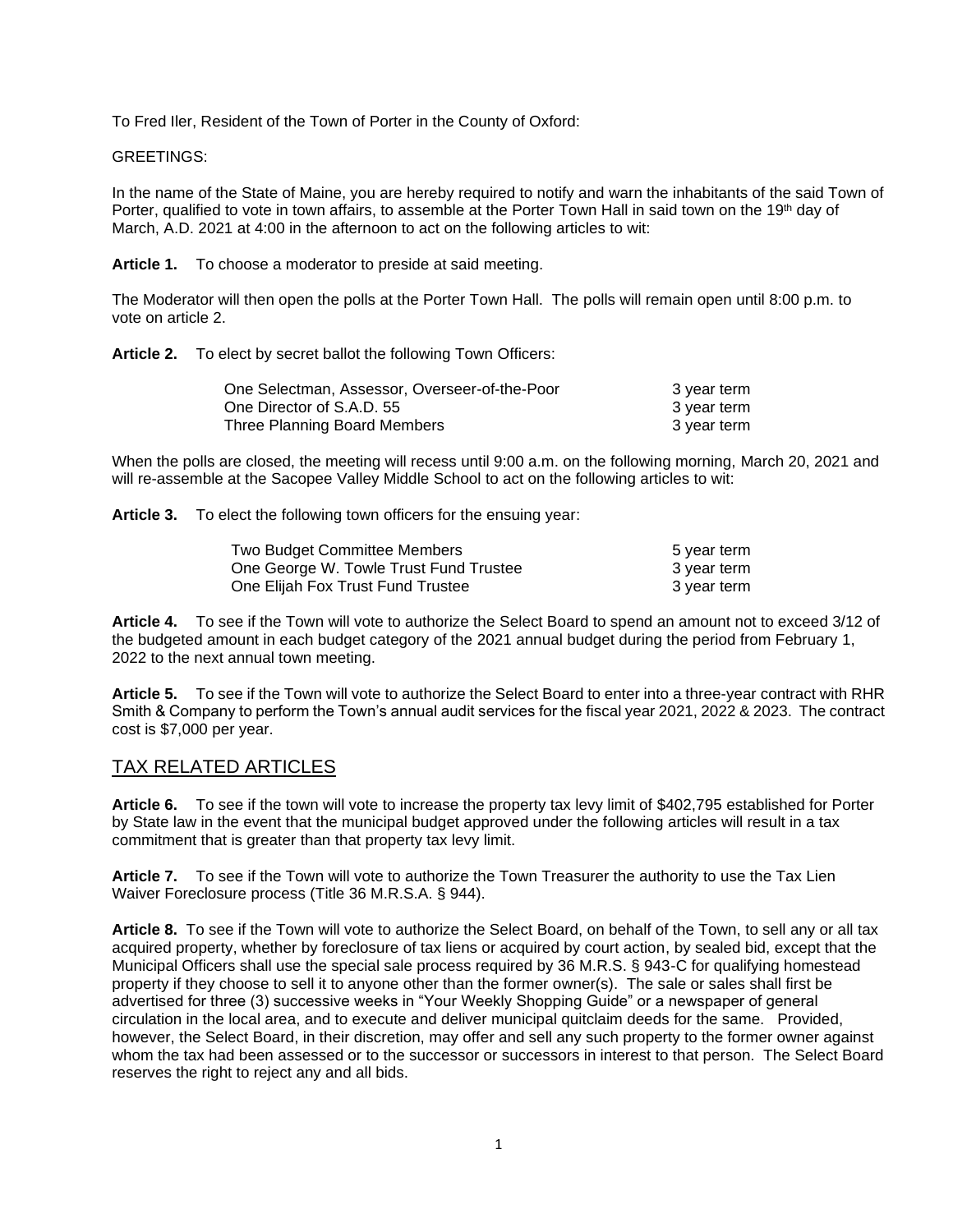**Article 9.** To see if the Town will vote to authorize the Select Board to use funds from undesignated fund balance, as they deem advisable, to reduce the tax commitment for fiscal year 2021.

**Article 10.** To see if the Town will vote to establish September 30, 2021 as the date when the 2021 real estate and personal property taxes will be due and payable, and to establish a rate of 6.00% interest to be charged on all unpaid taxes as of that date (the maximum allowable rate by the State is 6.00% per annum pursuant to 36 M.R.S.A. §505(4-A)).

**Article 11.** To see if the Town will vote to authorize the Tax Collector to accept prepayment of taxes for the ensuing year, not yet due or assessed, and to pay interest at a rate of 3% per annum on such prepayments made prior to commitment of those taxes. Prepayments not to exceed 90% of the previous year's tax. Said interest on prepayment of taxes shall be taken from undesignated fund balance as needed. (Title 36 M.R.S.A. §506)

**Article 12.** To see if the Town will vote to set the rate of interest paid on overpayment of taxes at 2.00%.In accordance with Title 36 M.R.S.A.§506-A, the interest rate can be no less than 4% below the per annum rate charged on delinquent taxes. Said interest on overpayment of taxes shall be taken from undesignated fund balance as needed.

**Article 13.** To see if the Town will vote to direct the Tax Collector/Treasurer to apply any tax payment received for any property tax to outstanding or delinquent taxes owed and in chronological order beginning with the oldest unpaid tax bill. (Title 36 M.R.S.A.§906)

# GENERAL ADMINISTRATION - 10

**Article 14.** To see what sum of money the Town will raise and appropriate for the Town Officers' Salaries account for the ensuing year and to authorize the Select Board to transfer all clerk fees to the Town Officers' Salaries account to be expended from the same.

**Budget Committee recommends: raise \$149,000 and transfer all clerk fees.**

**Article 15.** To see what sum of money the Town will raise and appropriate for the Office account and to authorize the Select Board to enter all income received from the rental of space, photocopying fees & fax fees into this account to be expended from the same.

**Budget Committee recommends: raise \$43,000 and add income from rental of space, photocopying fees & fax fees.**

**Article 16.** To see what sum of money the Town will raise and appropriate for the Insurance account (including Workers Compensation Insurance).

**Budget Committee recommends raise \$9,000.**

**Article 17**. To see if the Town will raise and appropriate \$24,841.32 for the Debt Payment account to be expended for the 2021 payment on the Maine Municipal Bond. **Budget Committee recommends this article.**

**Article 18.** To see what sum of money the Town will vote to raise and appropriate to cover the interest & legal

expenses on a Tax Anticipation Note for the fiscal year 2021. **Budget Committee recommends raise \$11,000.**

**Article 19.** To see what sum of money the Town will vote to raise and appropriate for the Contingent account to meet unanticipated expenses and emergencies that occur during the fiscal year 2021.

**Budget Committee recommends raise \$15,000.**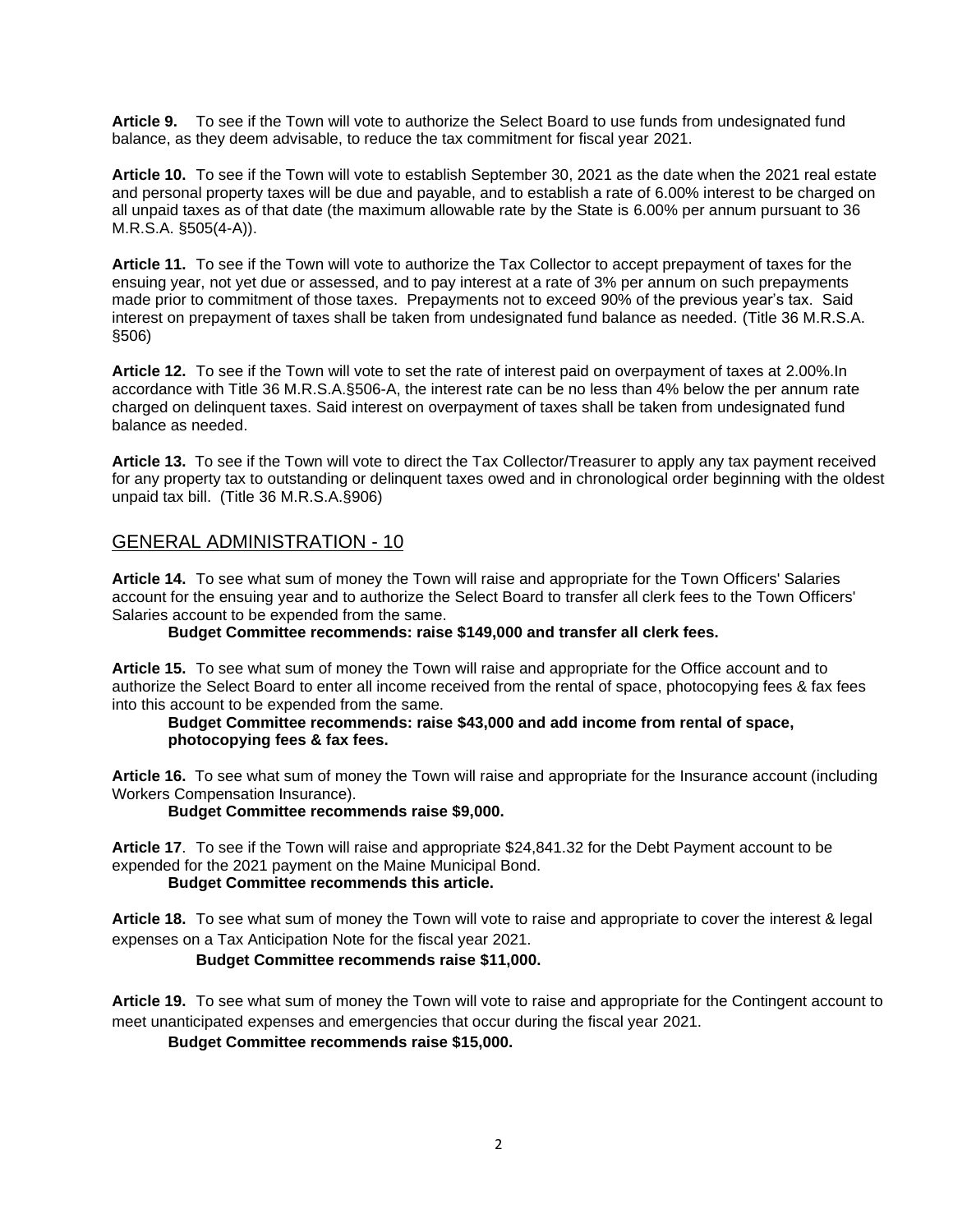**Article 20.** To see if the Town will vote to authorize the Select Board to accept donations of items or monetary donations not to exceed \$1,000 per donation and made without conditions other than dedication to a Town budget account. All monetary donations to be deposited into the undesignated fund (surplus). Any donation exceeding \$1,000, in value or funds, will require town approval at a special town meeting.

**Article 21.** To see if the Town will authorize the Select Board to apply for, accept, and expend grant money available from the State of Maine, Federal Government, or other organizations for any public purpose when they deem it to be in the town's best interest and needed matching funds are available within the current budget.

# BOARDS & COMMITTEES - 12

**Article 22.** To see what sum of money the Town will raise and appropriate for the Porter Planning Board and Appeals Board account.

## **Budget Committee recommends raise \$1,500.**

**Article 23.** To see what sum of money the Town will raise and appropriate for the Porter Comprehensive Planning Committee account.

**Budget Committee recommends raise \$1,000.**

**Article 24.** To see what sum of money the Town will raise and appropriate for the Porter Conservation Commission for management of the town cemeteries, the town ball field, the Veteran's Park, the Spec Pond swim area and other conservation activities as deemed to be in the best interest of the town.

## **Budget Committee recommends raise \$3,500.**

## PUBLIC WORKS - 15

**Article 25.** To see what sum of money the Town will raise and appropriate for the Roads account (to be spent on repairs and maintenance.

#### **Budget Committee recommends raise \$160,000 and transfer the unexpended balance to the Road Reconstruction Reserve Fund.**

**Article 26.** To see if the Town will vote to authorize the Select Board to review any and all road work to be done and, if they deem advisable, to let the work out to private contractor by hourly rate or by bid.

- **Article 27.** To see what sum of money the Town will raise and appropriate for the Winter Roads account. **Budget Committee recommends raise \$260,000.**
- **Article 28.** To see what sum of money the Town will raise and appropriate for the Solid Waste account. **Budget Committee recommends raise \$90,000.**

# PUBLIC SAFETY - 20

**Article 29.** To see what sum of money the Town will vote to raise and appropriate for the Animal Control account.

## **Budget Committee recommends raise \$2,000.**

**Article 30.** To see if the Town will vote to raise and appropriate the sum of \$52,325 for the maintenance of the Kezar Falls Fire Department.

**Budget Committee recommends this article.**

**Article 31.** To see if the Town will vote to raise and appropriate the sum of \$32,500 for the maintenance and operation of Sacopee Rescue to be disbursed in three (3) payments in April, August and November.

**Budget Committee recommends this article.**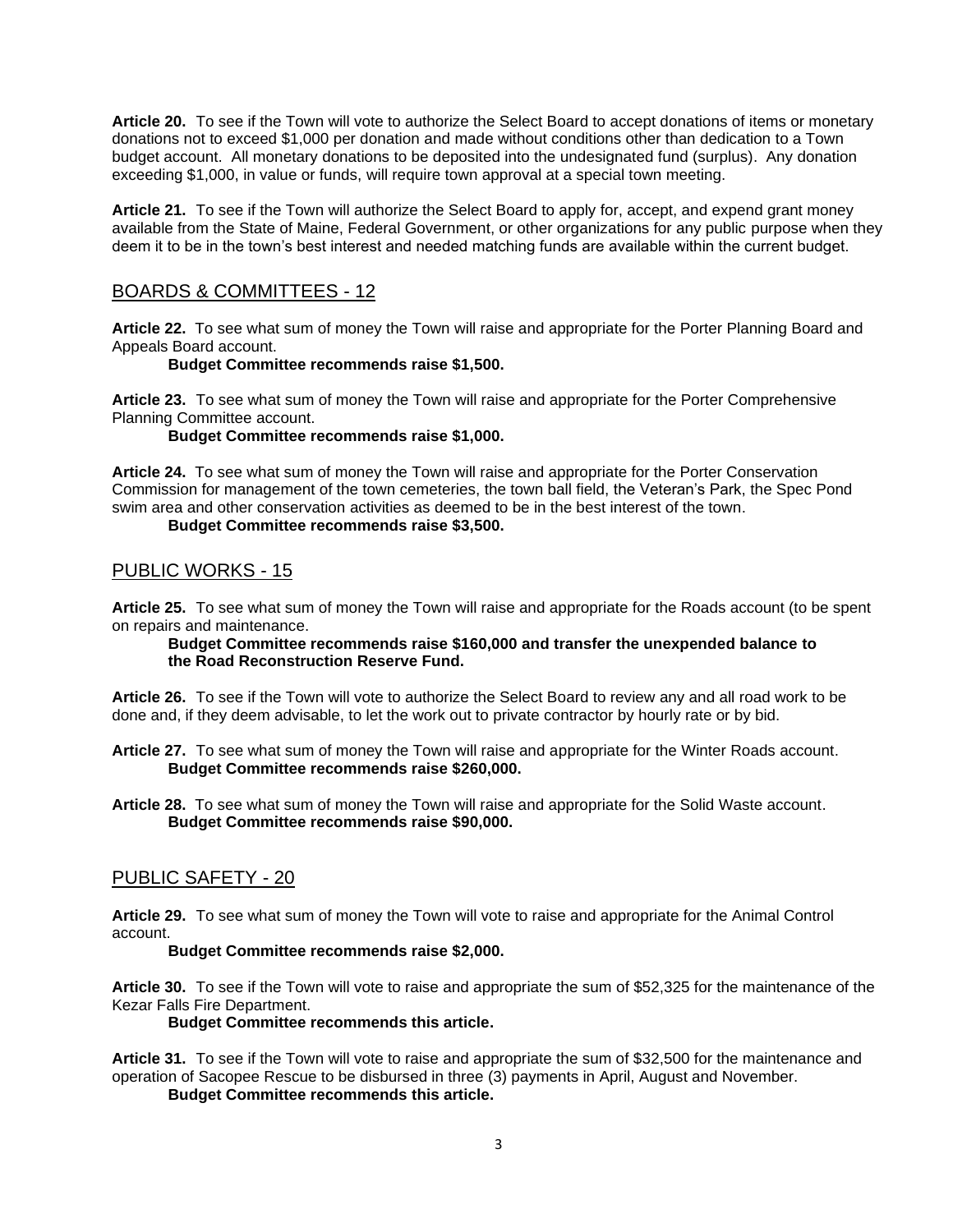- **Article 32.** To see what sum of money the Town will raise and appropriate for the Street Lights account. **Budget Committee recommends raise \$12,000.**
- **Article 33.** To see what sum of money the Town will raise and appropriate for the Hydrants account. **Budget Committee recommends raise \$53,000.**

**Article 34.** To see what sum of money the Town will vote to raise and appropriate for the E-911 Communications Account to be expended for the dispatch of E-911 calls through the Maine State Police. **Budget Committee recommends raise \$7,000.** 

## HEALTH & WELFARE – 25

**Article 35.** To see what sum of money the Town will raise and appropriate for the General Assistance account. **Budget Committee recommends raise \$1,000.** 

## RESERVE FUNDS

## GENERAL ADMINISTRATION - 50

**Article 36.** To see what sum of money the Town will vote to raise and appropriate for the Capital Improvements Reserve Fund.

## **Budget Committee recommends raise \$10,000 and carry forward the unexpended balance.**

**Article 37.** To see what sum of money the Town will vote to raise and appropriate for the Old Porter Meetinghouse Reserve Fund to be expended for repairs and maintenance of the Old Porter Meetinghouse. **Budget Committee recommends raise \$5,000 and carry forward the unexpended balance.**

**Article 38.** To see if the Town will authorize the transfer of revenue generated from vital record fees to the Records Restoration Reserve Fund.

## **Budget Committee recommends this article.**

**Article 39.** To see what sum of money the Town will vote to raise and appropriate for the Revaluation Reserve Fund to be expended for the revaluation of property in the Town of Porter for tax purposes.

## **Budget Committee recommends raise \$15,000 and carry forward the unexpended balance.**

## PUBLIC SAFETY - 60

**Article 40.** To see what sum of money the Town will vote to raise and appropriate for the Kezar Falls Fire Department Equipment Reserve Fund.

#### **Budget Committee recommends raise \$10,000 and carry forward the unexpended balance.**

**Article 41.** To see if the Town will vote to raise and appropriate the sum of \$5,000 for the Sacopee Rescue Reserve Fund.

**Budget Committee recommends raise \$5,000 and carry forward the unexpended balance.**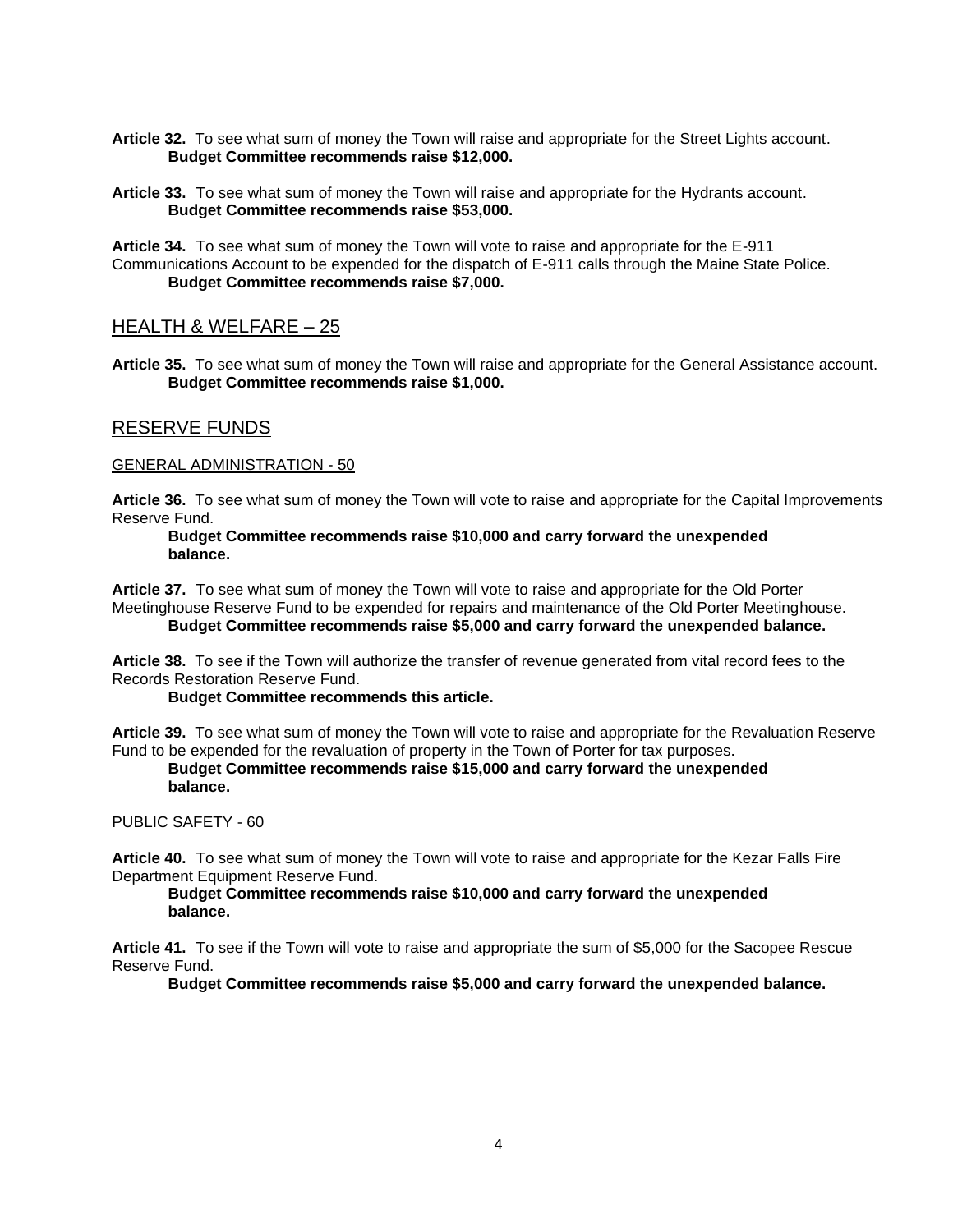#### PUBLIC WORKS - 70

**Article 42.** To see what sum of money the Town will raise and appropriate for the Bridge / Culvert Reserve Fund. Funds to be used for the repair of bridges, and culverts in excess of 24 inches in diameter.

## **Budget Committee recommends raise \$10,000 and carry forward the unexpended balance.**

**Article 43.** To see what sum of money the town will raise and appropriate for the Dam Reserve Fund. Said funds to be expended by the Select Board for the repair or replacement of the town's dams, including engineering, tests, permits, pursuing grants, etc.

#### **Budget Committee recommends raise \$5,000 and carry forward the unexpended balance.**

**Article 44.** To see what sum of money the Town will raise and appropriate for the Road Reconstruction Reserve Fund; said projects to be at the discretion of the Select Board.

#### **Budget Committee recommends raise \$35,000, carry forward the unexpended balance, and transfer from the DOT Reserve Fund as needed.**

**Article 45**. To see what sum of money the Town will vote to authorize the Select Board to transfer from undesignated fund to the Road Reconstruction Fund.

**Article 46.** To see what sum of money the Town will raise and appropriate for the Sidewalk Reserve Fund to be expended for replacing, upgrading, or constructing sidewalks.

**Budget Committee recommends raise \$7,000 and carry forward the unexpended balance.**

**Article 47.** To see what sum of money the Town will raise and appropriate for the Tri-Town Waste Reserve Fund and authorize the Select Board to withdraw funds from the reserve as needed for the capital expenses at the Tri-Town Waste Disposal Facility.

#### **Budget Committee recommends raise \$15,000 and carry forward the unexpended balance.**

#### LOCAL ORGANIZATIONS

**Article 48**. To see if the Town will authorize the use of town-owned buildings by outside organizations, groups or individuals and to charge a fee and other requirements as outlined in the Facilities Use Policy for use of said properties to help cover town expenses. Fees collected to be deposited into the Office Account.

**Article 49.** To see if the Town will vote to dedicate the franchise fees and any other grants received from Spectrum, Inc to Sacopee Valley Media Tech (Sacopee TV) for the purchase and maintenance of equipment, and for operating costs. If the Sacopee TV program does not run during the 2021-2022 school year due to the absence of a Sacopee TV Coordinator, the franchise fees will be held in the Sacopee Valley Media Tech account by the school until February, 2022. If no Coordinator is found by then and the program is not running, the fees will be returned to the towns.

#### **Budget Committee recommends this article.**

**Article 50.** To see if the Town will vote to transfer 100% of the previous year's registration fees rebate from the state to the Sacopee Valley Snowdrifters. This money to be used for various purposes such as trail maintenance, construction or purchase of equipment and materials. These maintained trails to be open to the public during the winter.

## **Budget Committee recommends this article.**

**Article 51.** To see if the Town will vote to accept the net income from the Stanley-Higgins Trust to be paid to the Stanley-Higgins Fund Committee for the purposes stated in such trust.